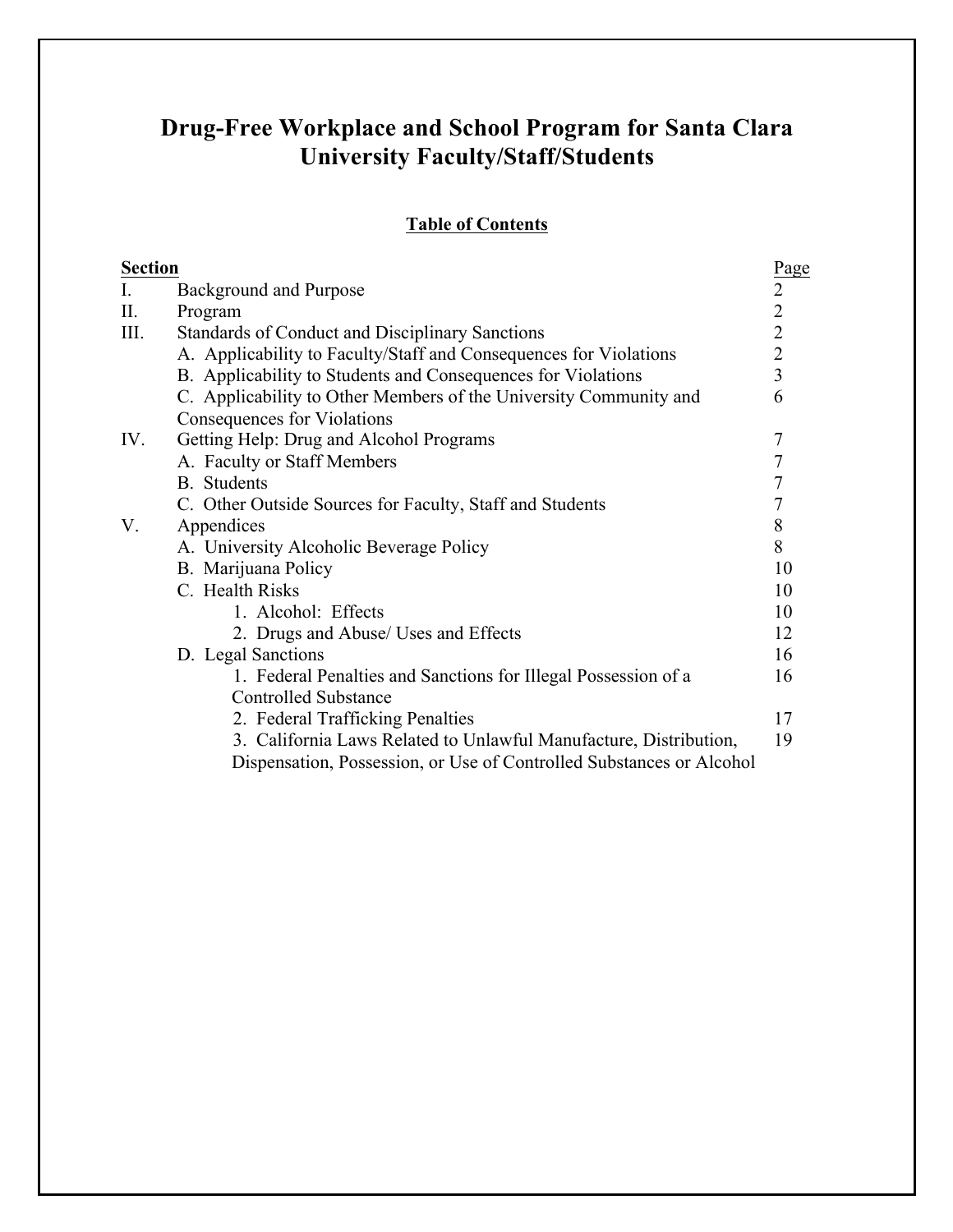# **I. BACKGROUND AND PURPOSE**

Santa Clara University is committed to protecting the safety, health and well being of all faculty, staff and students as well as other individuals in the University community. The University recognizes that alcohol abuse and drug use poses a significant threat to our community and our mission as a University. In accordance with the requirements of the Drug-Free Workplace Act of 1988, the Drug-Free Workplace Act of 1990 (California), and the Drug-Free Schools and Communities Act Amendments of 1989, the University has established the following program and distributes information related to this program on an annual basis to all faculty, staff and students.

# **II**. **PROGRAM**

It is the goal of Santa Clara University to maintain a drug-free workplace and campus. The unlawful manufacture, distribution, dispensation, possession, and/or use of controlled substances or the unlawful possession, use, or distribution of alcohol is prohibited on the Santa Clara University campus, in the workplace, or as part of any of the University's activities. This includes the unlawful use of controlled substances or alcohol in the workplace even if it does not result in impaired job performance or in unacceptable conduct.

The unlawful presence of any controlled substance or alcohol in the workplace and campus itself is prohibited. The workplace and campus are presumed to include all Santa Clara premises where the activities of the University are conducted.

Violations will result in disciplinary action, up to and including termination of employment for faculty and staff, or expulsion of students. Disciplinary processes outlined in the Faculty Handbook, Staff Policy Manual and Student Handbook, will be followed as appropriate. A disciplinary action may also include the completion of an appropriate rehabilitation program. Violations may also be referred to the appropriate law enforcement authorities for prosecution.

The program information contained here is distributed on an annual basis to all faculty, staff and students. New staff employees are given a copy in New Employee Orientation. New faculty employees are given a copy at New Faculty Orientation.The program is reviewed at least biennially by the Office of Student Life, the Provost's Office, the Sponsored Projects Office, the Affirmative Action Office, the Financial Aid Office and the Department of Human Resources.

# **III. STANDARDS OF CONDUCT AND DISCIPLINARY SANCTIONS**

# **A. APPLICABILITY TO FACULTY/STAFF AND CONSEQUENCES FOR VIOLATIONS**

As a condition of employment, all Santa Clara faculty and staff, including temporary, fixed-term, and student employees, must abide by this program and University Staff Manual Policy 703. This program recognizes that employee involvement with alcohol and other drugs can be very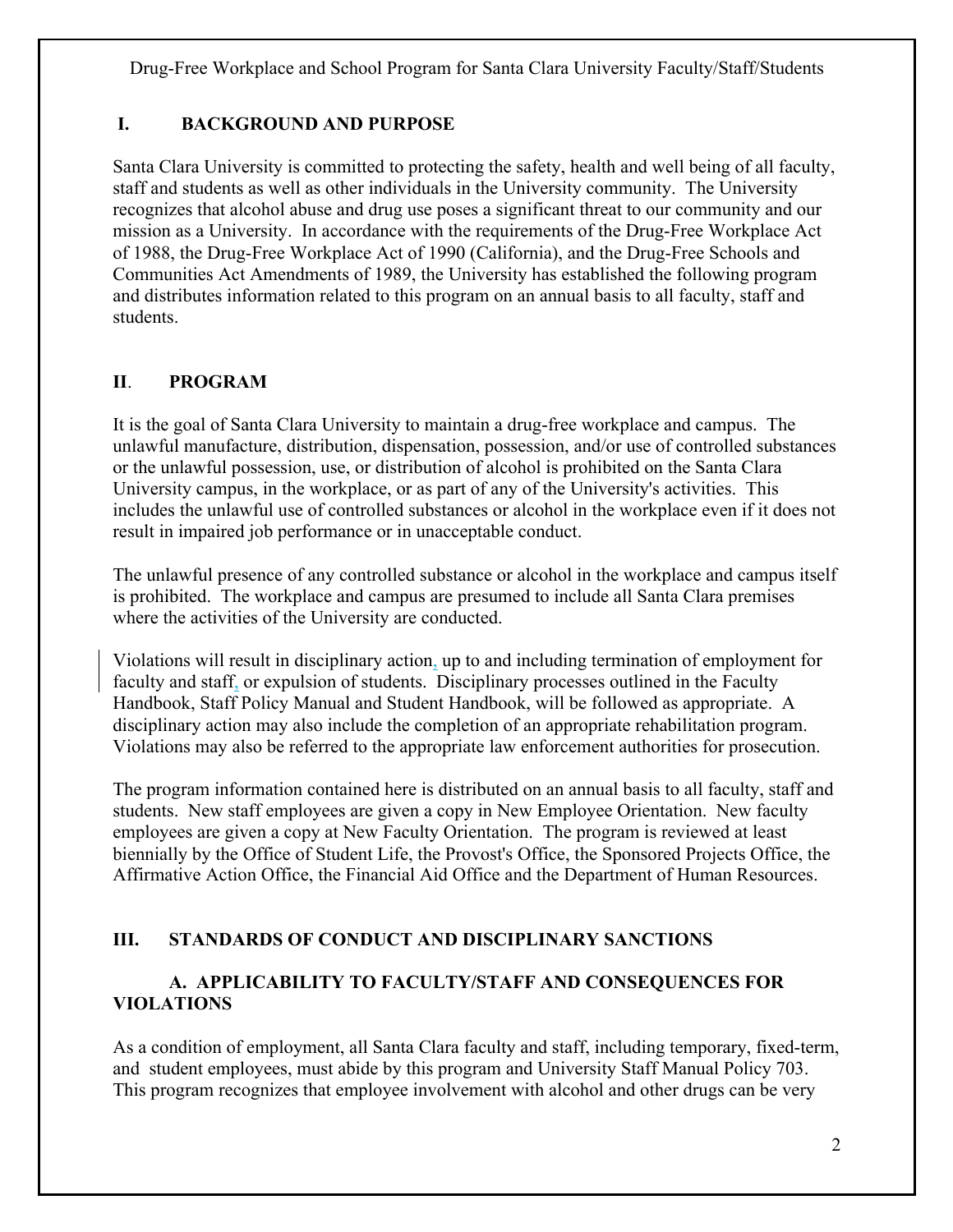disruptive, adversely affect the quality of work and performance of employees, pose serious health risks to users and others, and have a negative impact on productivity and morale.

Employees who unlawfully manufacture, distribute, dispense, possess or use controlled substances or unlawfully use, possess, or distribute alcohol in the workplace, on the campus, or as part of any University activity will be subject to disciplinary action up to and including termination from employment. In addition to corrective or disciplinary action, the University may also require the employee to participate in and satisfactorily complete an approved drugabuse assistance or treatment program.

An employee who is convicted or pleads *nolo contendere* (no contest plea) of a criminal drug statute violation occurring in the workplace must notify Santa Clara University within five (5) days of such conviction by informing the Provost's Office and the Department of Human Resources. In accordance with state and federal law, the University will notify federal contracting agencies of such convictions where appropriate. Failure to notify the University of a conviction may result in disciplinary action, up to and including termination.

Employees and supervisors have a shared responsibility for adhering to and effectively implementing and enforcing the above-referenced standards of conduct. Supervisors must be alert to indications or evidence of the unlawful use or presence of controlled substances or alcohol in the workplace and are expected to reinforce this program with their employees. If a faculty, staff, or student employee is suspected of violating this program, the supervisor should consult with the Provost's Office or the Department of Human Resources, as appropriate, regarding the appropriate next steps.

In addition, employees who perform work under a federal or state grant are required to abide by this program. Please contact the Sponsored Projects Office with any questions regarding this requirement.

### **B. APPLICABILITY TO STUDENTS AND CONSEQUENCES FOR VIOLATIONS**

The Student Conduct Code prohibits the illegal use, possession, or distribution of drugs and the use or possession of equipment, products, or material that is used or intended for use in manufacturing, growing, using, or distribution of any drug or controlled substance. The Student Conduct Code also prohibits possession, consumption, sale, or action under the influence of alcoholic beverages by persons under the age of 21; furnishing alcoholic beverages to persons under the age of 21; consumption of alcoholic beverages in a public place (all areas other than individual residences, private offices, and scheduled private functions); excessive and inappropriate use of alcoholic beverages.

Students who violate the above sections of the Student Conduct Code in the workplace, on the campus, or as part of any University activity may be subject to sanctions in accordance with the following guidelines. These guidelines are a minimum standard. Accordingly, a hearing officer can choose to administer a more severe sanction if it is determined there is reason to escalate the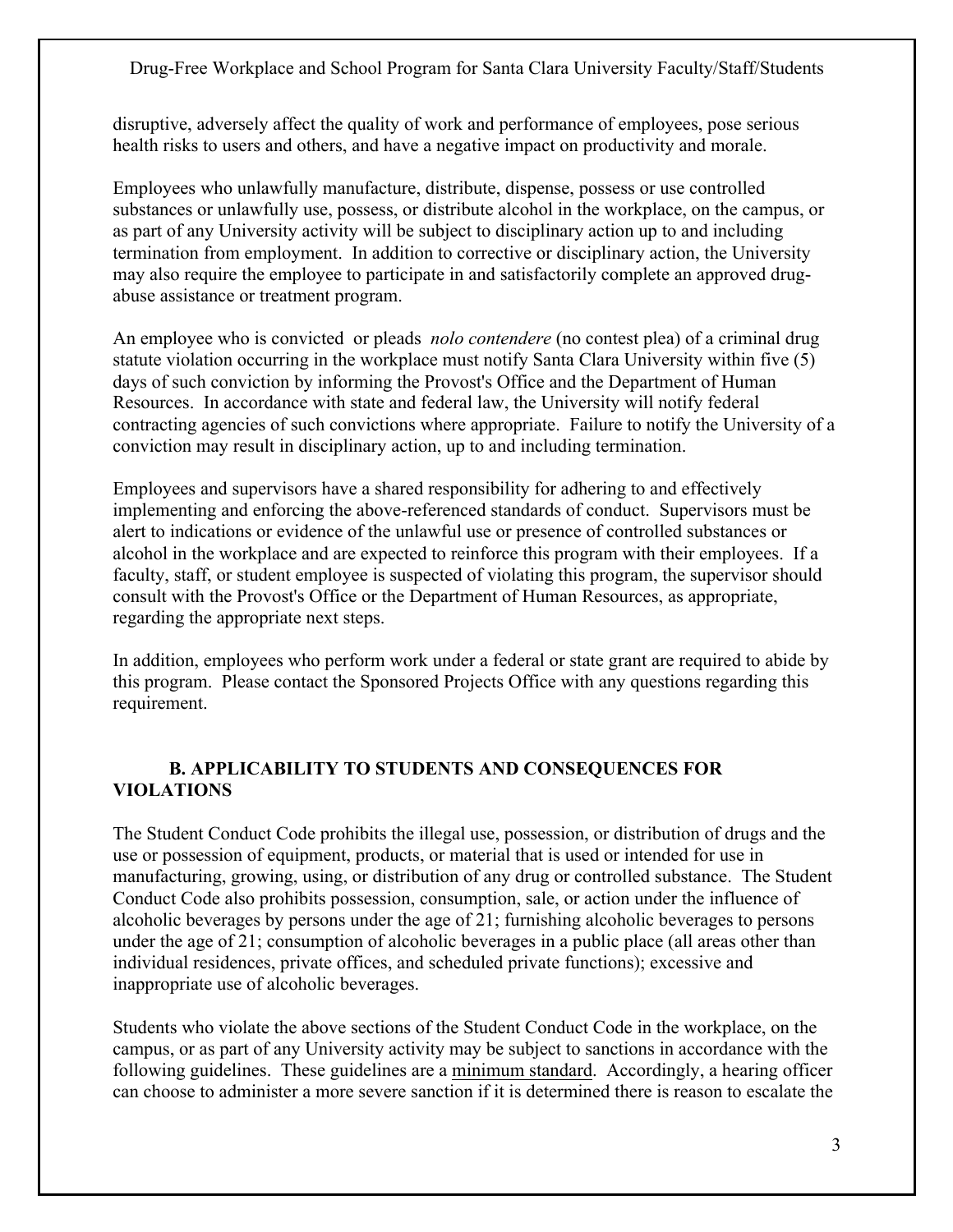sanction due to the severity of the violation, or if the student has a previous judicial record that does not include alcohol or other drug offenses. For instance, housing contract cancellation can be assigned on the first or second offense if the violation is coupled with physical confrontation, vandalism, or another serious conduct code violation. If deemed necessary, the University reserves the right to mandate alcohol and other drug assessment or treatment through the University judicial process.

The Counseling and Psychological Services, Cowell Health Center, and the Wellness Center are available to students who have concerns about their own alcohol or other drug use. The Counseling and Psychological Services and Cowell Health Center staff can also refer students to outside counseling and treatment agencies.

#### **Cumulative Nature of Student Conduct Code Violations**

Sanctioning for a Student Conduct Code violation is based upon the nature of the determined violation and any previous violations of the Student Conduct Code.

If 18 months from the date of the previous alcohol violation passes without the student committing an alcohol or other drug violation, then the sanction for an additional alcohol or other drug violation will be in the same category as the previous offense. For example, a student who commits his/her second alcohol violation in October of his/her freshmen year and then commits a third alcohol violation during May of his/her junior year, the offense will be considered a second offense. It will not be considered a third offense unless the violation is serious enough to warrant such action.

Any student with an alcohol violation prior to the implementation of this program on January 7, 2007 will be considered not to have such a violation on his/her judicial record for the purposes of determining the student's sanction. This exception is not applicable to any student who is currently on housing contract probation, disciplinary probation, deferred suspension, or suspension. The exception is not applicable to other drug violations.

#### **Low-Risk vs. High-Risk Drinking Violations**

Regardless of a student's age, the University takes into consideration the degree of risk or actual harm done to the person, other individuals, and property or severity of the violation when considering the appropriate sanction to assign to a student who violated the Student Conduct Code. Students who commit an alcohol violation because they are in the presence of alcohol whereas University policy states they cannot be in the presence and can be reasonably assumed not to be drinking alcohol or under the influence of alcohol are considered to have committed a low-risk violation.

An alcohol violation is considered to be a high-risk violation in the following circumstances, but not limited to: possession or consumption of alcohol when under the legal drinking age, disorderly conduct such as verbally abusive or lewd behavior, excessive consumption of alcohol (i.e. alcohol shots, beer bongs, drinking games, etc.), excessive intoxication, medical attention due to the use of alcohol, providing alcohol to a person under the legal drinking age, driving a motor vehicle while under the influence of alcohol, or assaults of any type.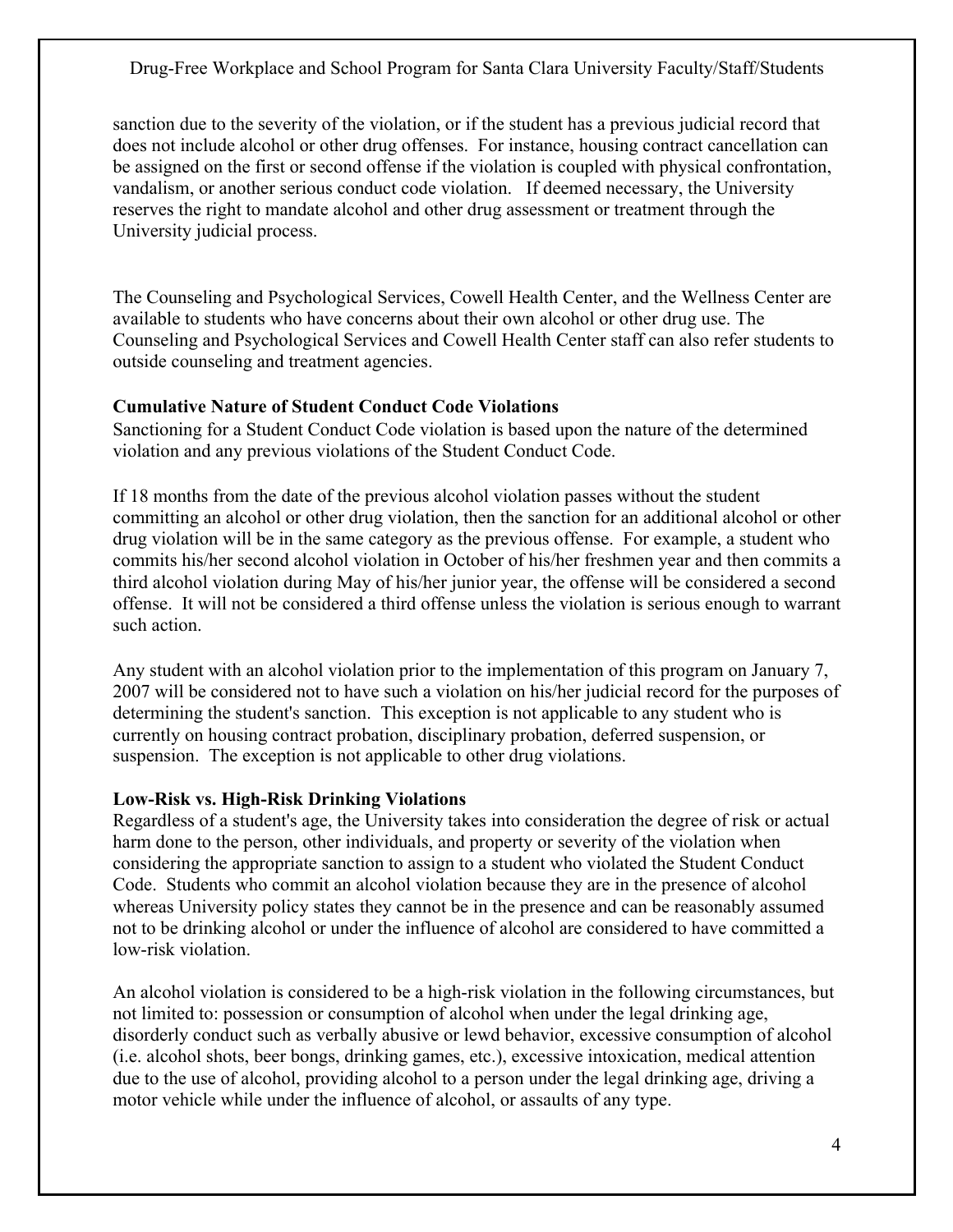It is up to the discretion of the University Hearing Officer to determine if an alcohol violation is considered a low-risk or high-risk violation.

#### **Minimum Sanctions for Low-Risk Alcohol Violations**

| <b>First Violation</b> | 1. University Fine: \$50.00                                            |
|------------------------|------------------------------------------------------------------------|
| Second Violation       | 1. University Fine: \$75.00                                            |
|                        | 2. Sanctions will be assigned at the discretion of the Hearing Officer |
|                        | and will reflect the fact that this is a second alcohol violation. If  |
|                        | appropriate, the violation may be classified as a high-risk violation  |
|                        | by the Hearing Officer.                                                |
| Third Violation        | 1. The violation will be classified as a high-risk violation.          |

#### **Minimum Sanctions for High-Risk Alcohol Violations**

| <b>First Violation</b> | 1. Educational Sanction: options include, but are not limited to, a                                                                   |  |  |  |
|------------------------|---------------------------------------------------------------------------------------------------------------------------------------|--|--|--|
|                        | paper, community program, contributed work hours1[1], community                                                                       |  |  |  |
|                        | service, alcohol education class or program.                                                                                          |  |  |  |
|                        | 2. University Fine: \$50.00                                                                                                           |  |  |  |
|                        | 3. Parental Notification (for any student under the age of 21)                                                                        |  |  |  |
| Second Violation       | Educational Sanction: options include, but are not limited to, a<br>1.<br>paper, community program, contributed work hours, community |  |  |  |
|                        | service, alcohol education class or program. The degree of work                                                                       |  |  |  |
|                        | and time on the behalf of the student to complete this portion of the                                                                 |  |  |  |
|                        |                                                                                                                                       |  |  |  |
|                        | sanction will reflect the fact that this is a second alcohol violation.                                                               |  |  |  |
|                        | 2. University Fine: \$75.00                                                                                                           |  |  |  |
|                        | 3. Parental Notification (for any student under the age of 21)                                                                        |  |  |  |
|                        | 4. Housing Contract Probation (on campus students)                                                                                    |  |  |  |
| Third Violation        | 1. Housing Contract Cancellation (on campus students)                                                                                 |  |  |  |
|                        | 2. Disciplinary Probation                                                                                                             |  |  |  |
|                        | 3. University Fine: \$100.00                                                                                                          |  |  |  |
|                        | 4. Parental Notification (for any student under the age of 21)                                                                        |  |  |  |
| Fourth Violation       | Any subsequent violation will result in either an extension of the student's                                                          |  |  |  |
|                        | disciplinary probation period, deferred suspension, suspension, or expulsion                                                          |  |  |  |
|                        | depending upon the nature of the incident and the student's overall judicial                                                          |  |  |  |
|                        | record.                                                                                                                               |  |  |  |

### **Kegs and Excessive Amounts of Alcohol**

Any student who is in the presence or possession of a keg or an excessive amount of alcohol is subject to housing contract probation, a University fine not to exceed \$500, and parental notification. An excessive amount of alcohol is an amount that is too great to be reasonable or acceptable for individual consumption in the context of the incident report details.

 $\overline{a}$ **1**[1] Contributed work hours are assigned work through the SCU Facilities Department.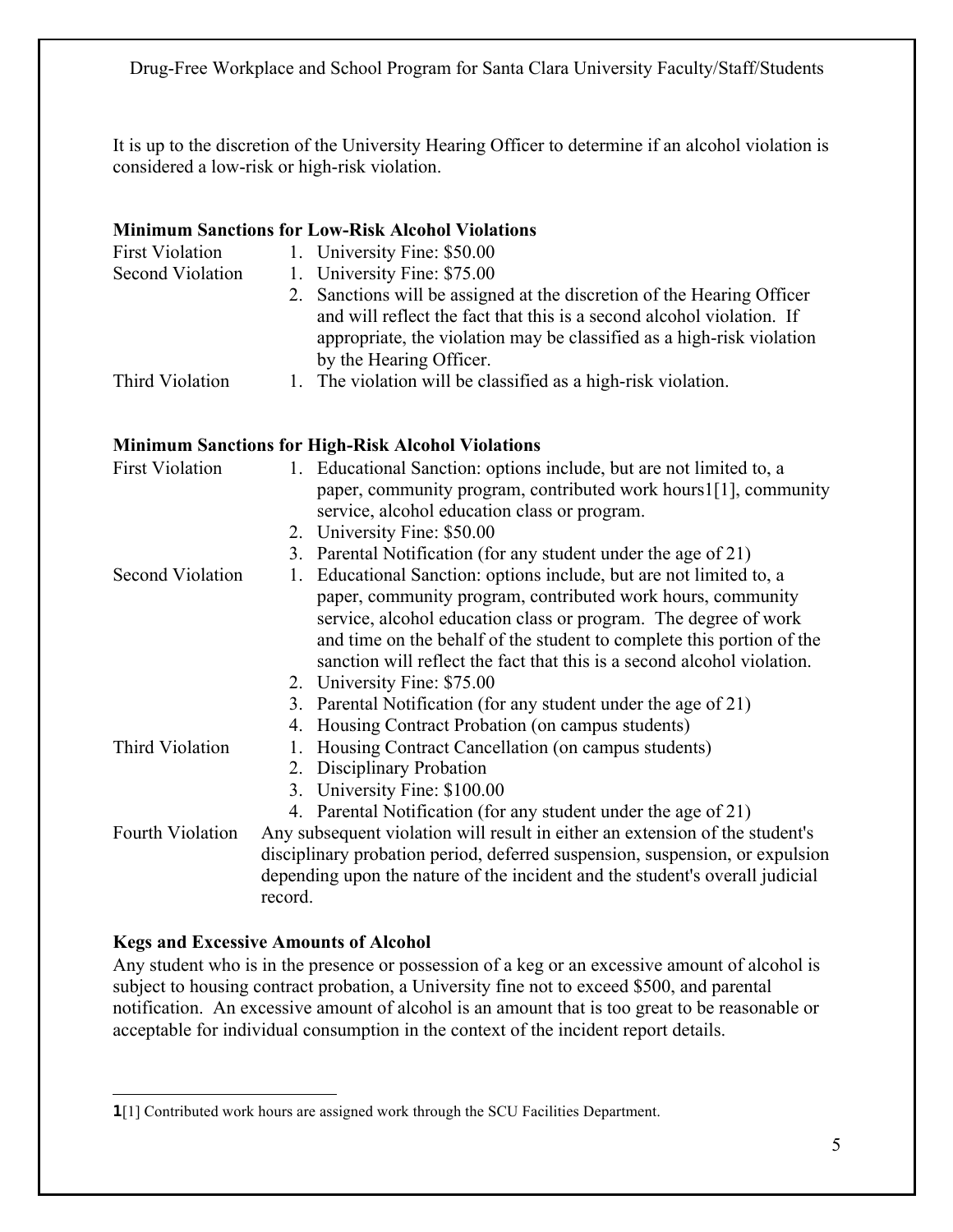### **Police Action Related to Alcohol and Other Drug Violations**

If a student is cited for serving alcohol to a person under the legal drinking age, taken into protective custody, or arrested by the Santa Clara Police Department or a similar law enforcement agency for an alcohol or other drug related violation, then the minimum sanctions below will be administered.

- First Violation 1. Disciplinary Probation
	- 2. University Fine: \$100.00
	- 3. Parental Notification (for any student under the age of 21)

Second Violation Any subsequent violation will result in either an extension of the student's disciplinary probation period, deferred suspension, suspension, or expulsion depending upon the nature of the incident and the student's overall judicial record.

### **Minimum Sanctions for Other Drug Violations**

| <b>First Violation</b>  | 1. Educational Sanction: options include, but are not limited to, a       |
|-------------------------|---------------------------------------------------------------------------|
|                         | paper, community program, contributed work hours, community               |
|                         | service, other drug education class or program.                           |
|                         | 2. University Fine: \$100.00                                              |
|                         | 3. Housing Contract Probation (on campus students)                        |
|                         | 4. Parental Notification (for any student under the age of 21)            |
| <b>Second Violation</b> | 1. Educational Sanction: options include, but are not limited to a paper, |
|                         | community program, contributed work hours, community service,             |
|                         | other drug education class or program. The degree of work and time        |
|                         | on the behalf of the student to complete this portion of the sanction     |
|                         | will reflect the fact that this is a second other drug violation.         |
|                         | 2. University Fine: \$200.00                                              |
|                         | 3. Housing Contract Cancellation (on campus students)                     |
|                         | 4. Disciplinary Probation                                                 |
|                         | 5. Parental Notification (for any student under the age of 21)            |

#### **Minimum Sanctions for the Distribution of Other Drugs**

If a student is held accountable for distributing a regulated or illegal drug, then the student will be placed on Disciplinary Probation at a minimum. Additionally, if the student lives on campus, his/her on campus housing contract will be cancelled.

### **C. APPLICABILITY TO OTHER MEMBERS OF THE UNIVERSITY COMMUNITY AND CONSEQUENCES FOR VIOLATIONS**

Individuals who are not Santa Clara University employees, but who perform work at Santa Clara for its benefit (e.g., independent contractors, temporary employees provided by agencies, visitors engaged in joint projects at Santa Clara University, and volunteers) are required to comply with this program. Such individuals who unlawfully manufacture, distribute, dispense, possess or use controlled substances or unlawfully use, possess, or distribute alcohol in the Santa Clara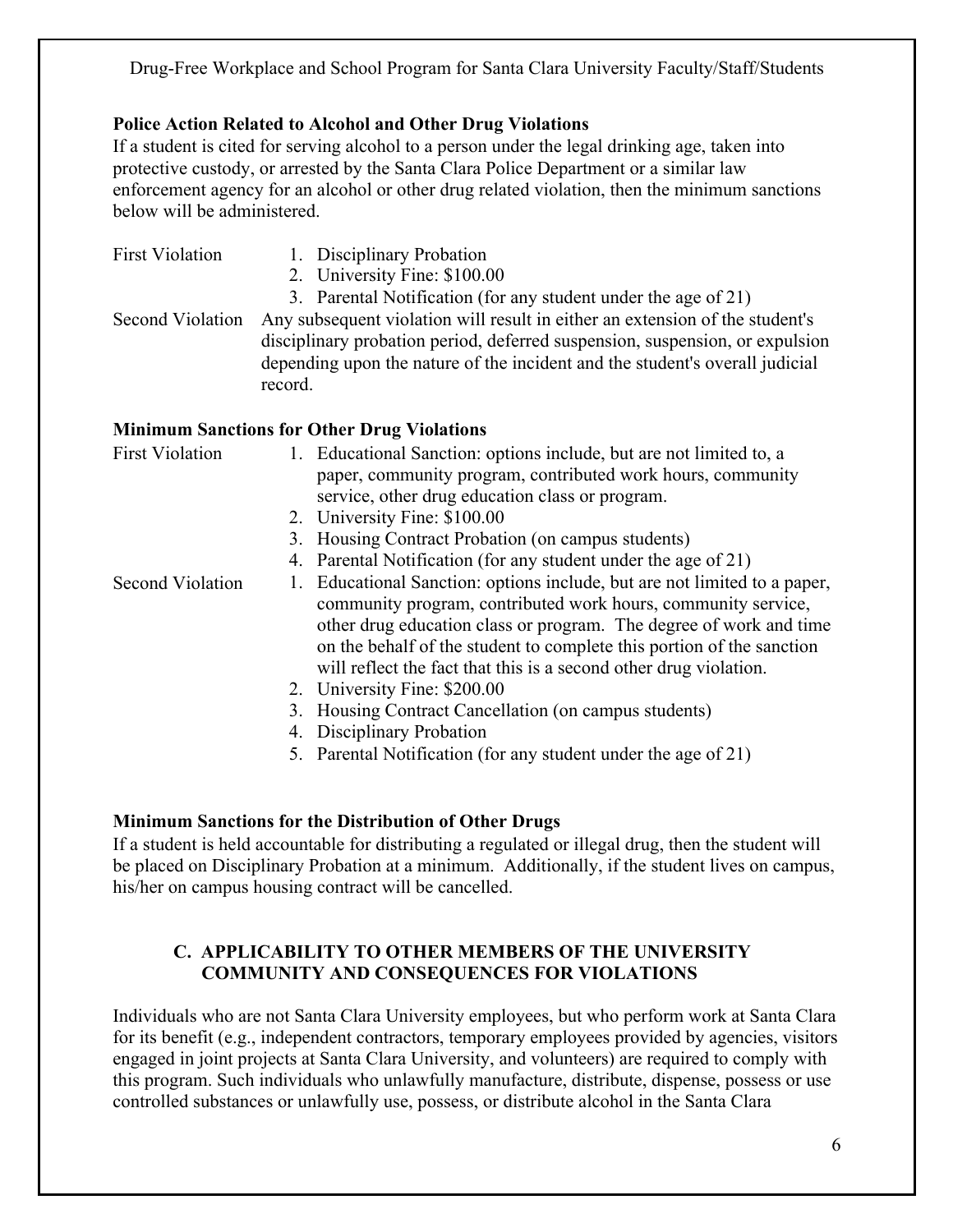University workplace may be barred from working, performing services, of volunteering for or contracting with t Santa Clara University.

### **IV**. **GETTING HELP: Drug and Alcohol Programs**

**A. Faculty or Staff members** who are concerned about substance use, abuse, and rehabilitation are strongly encouraged to contact their physicians, health plan, the Employee Assistance Program, (offered through United Behavioral Health), or the Department of Human Resources, which can refer them to appropriate resources (community or private agencies) that provide complete, confidential substance abuse counseling. Many health insurance plans provide coverage for substance abuse programs to address substance abuse and rehabilitation as well.

**B. Students** are urged to contact the Wellness Center, Counseling and Psychological Services, or Cowell Health Center. The Wellness Center offers **BASICS-- B**rief **A**lcohol **S**creening and **I**ntervention for **C**ollege **S**tudents. This program is appropriate for anyone who uses alcohol and/or other drugs, whether someone is concerned about one's drinking or drug use or just curious to learn about how one's use compares to others. BASICS provides a structured opportunity to assess one's risk, identify potential changes, and helps individuals reduce the risk of developing future problems.

#### **C. Other outside sources for Faculty, Staff, and Students**

#### **Find a Treatment Center in Your Community (Nationwide)**  http://alcoholism.about.com/cs/pro/a/blpro.htm http://www.alcoholscreening.org/getHelp/search.asp

#### **Alcoholics Anonymous**

(408) 374-8511 274 E. Hamilton Ave. Campbell, CA www.aasanjose.org

**Al-Anon and Alateen Information** (408) 379-1051 \*\*for family and friends of alcoholics www.ncwsa.org/scvafg

#### **Narcotics Anonymous**

(408) 998-4200 Greater San Jose Area Service Committee of Narcotics Anonymous P.O. Box 59114 San Jose CA 95159 www.sjna.org

**\*\*PLEASE NOTE: Santa Clara University does not endorse or collaborate with any of the above programs.** 

#### **V. APPENDICES**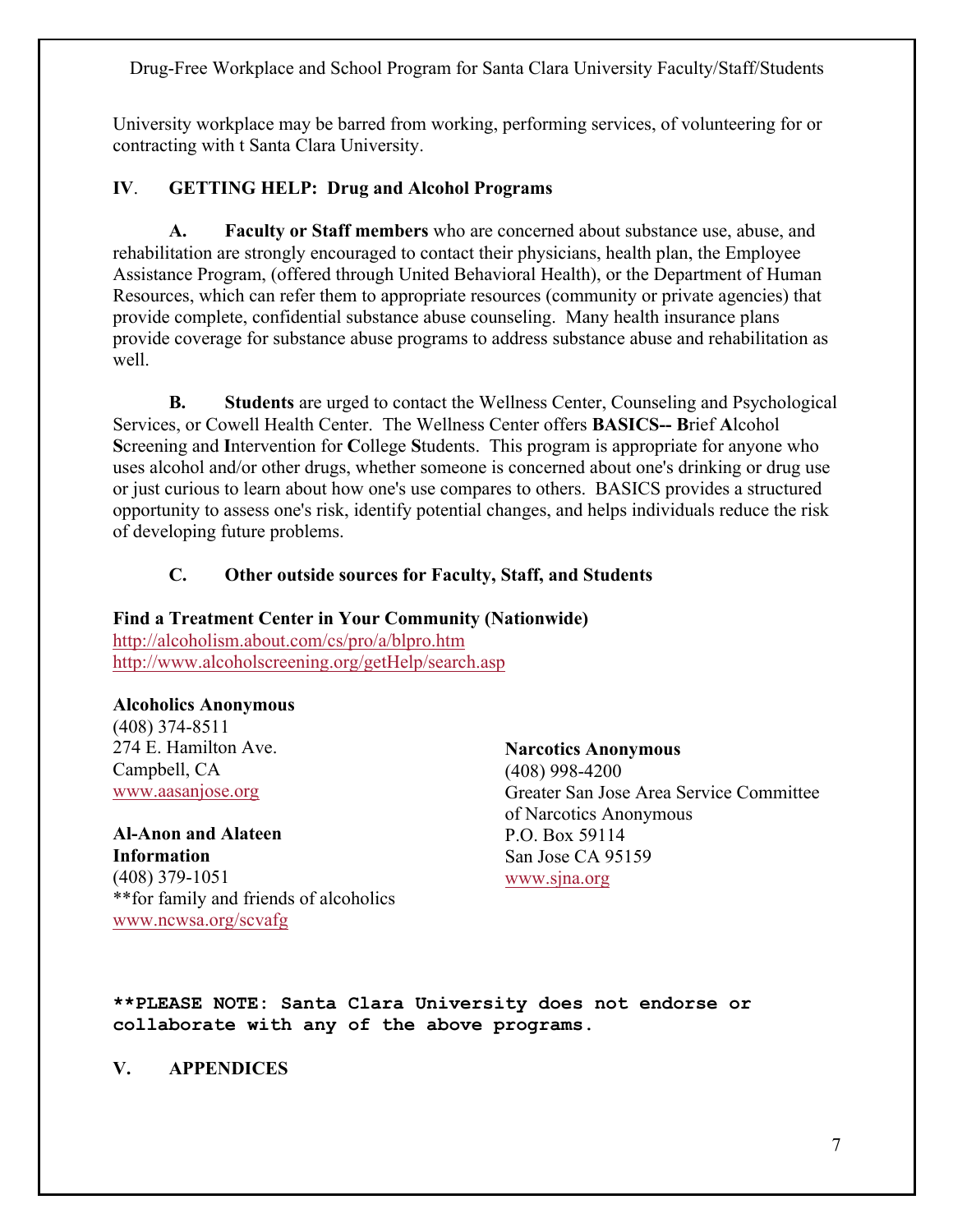### **A. University Alcoholic Beverage Policy**

The Alcoholic Beverage Policy of Santa Clara University is based on the central and fundamental educational focus of the University to create an environment which fosters learning. The University believes in personal responsibility, moral growth and development, awareness of the communal consequences of personal choices, obligation of citizenship, and responsible decision-making. The University strives to build a community that is welcoming, hospitable, fair, inclusive, rooted in mutual understanding and appreciation, and respectful of diverse perspectives, traditions, and practices. Therefore, it is critical that the members of the University community are committed to the physical and emotional health and well being of those who work, study, or congregate at the University. The policy serves as a guide and applies to all members of the campus community including students, parents, staff, faculty, alumni, and guests of the University.

The Alcoholic Beverage Policy is set in the context of the legal requirements governing the sale, consumption, and distribution of alcoholic beverages and in the context of community expectations for not only upholding the laws but also sharing responsibility for the safety and welfare of other members of the community. The University will not tolerate disregard for the law, or behaviors and practices that counter the education of the whole person, compromise rigorous and imaginative scholarship, inhibit moral and spiritual development, and constrain the University's fundamental values. Consequently, the University does not condone underage drinking and considers intoxication, disorderliness, or offensive behavior deriving from the use of alcoholic beverages to be unacceptable, regardless of a person's age or on-campus or offcampus status.

To cultivate a campus environment consistent with the stated goals and purposes of an educational institution, the University has adopted the following policies and procedures regarding the use of alcoholic beverages.

- **1.** The service and consumption of alcoholic beverages on the University campus and at University-sponsored events off-campus shall be done in compliance with applicable municipal, state, and federal laws and regulations, and in accordance with University policies and procedures. All persons on the University campus or at any Universitysponsored event off-campus where alcoholic beverages are being served or consumed are expected to abide by and respect all such laws, regulations, policies, and procedures. (Copies of applicable laws are available from the Office of Student Life.)
- **2.**Alcoholic beverages at events held on-campus should be supplied and sold only by the University food service or another designated, licensed agent of the University except in situations covered by No. 5 of this policy. No other individual person or private party shall supply or sell alcoholic beverages at on-campus events or hold the license for the sale of alcoholic beverages on-campus.
- **3.**Alcoholic beverages shall not be served or consumed in public areas of the University except at authorized University events. Public areas include all indoor and outdoor spaces on the campus except individual residences and private departmental work areas and offices.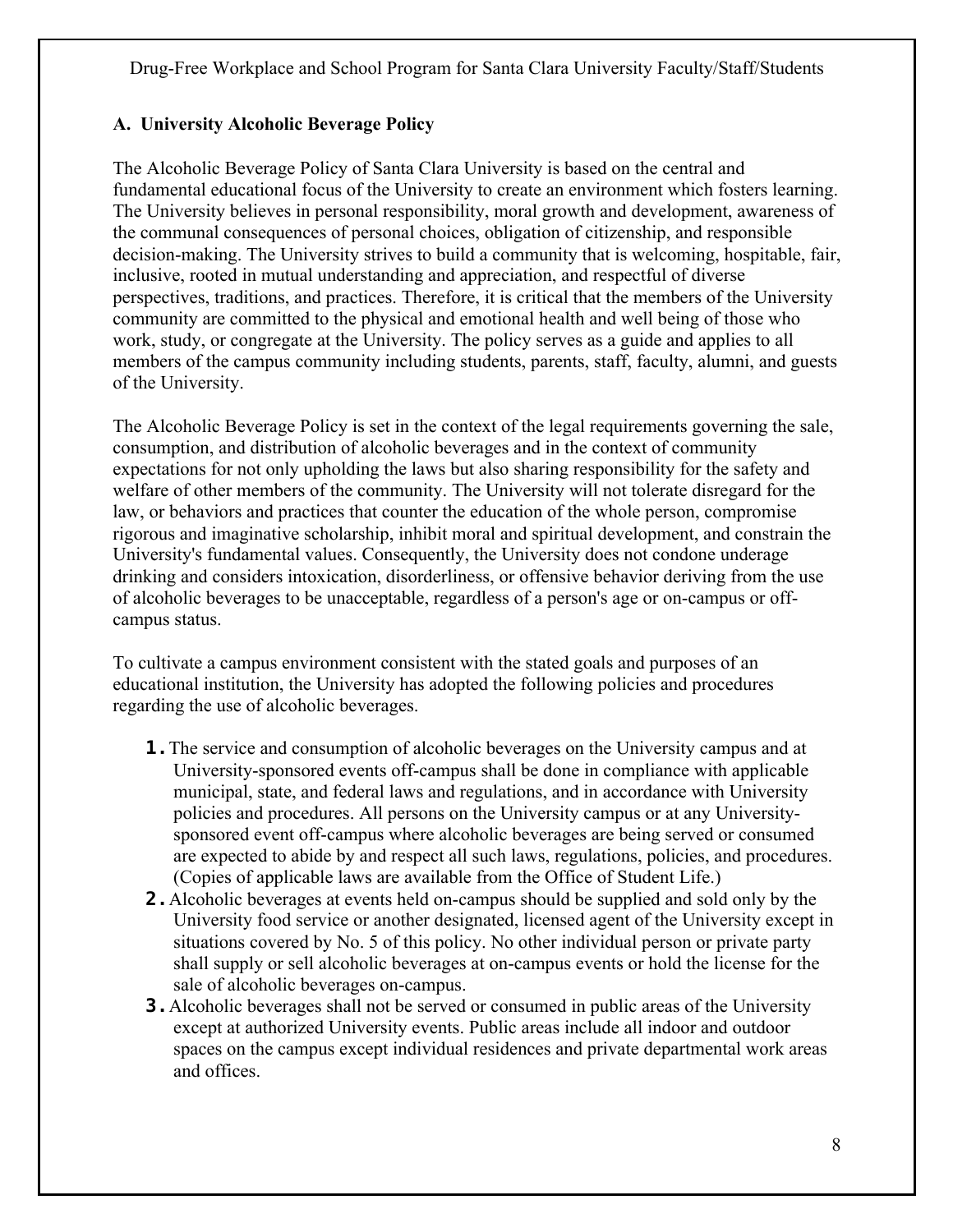- **4.**Alcoholic beverages shall not be served or consumed at any University-sponsored intercollegiate or club sport athletic event or recreational sports activity.
- **5.**The sponsorship of events by alcoholic beverage companies or distributors is limited to cash donations, donated products (other than those that directly promote or advertise alcoholic beverages) in support of fundraising or other special events as approved by the appropriate vice president, vice provost, or dean; and materials for University educational programs. The use of donated products for events that are held in Benson Memorial Center must also be approved by the University liaison to the food service contractor.
- **6.**Alcoholic beverages may be served at on-campus events sponsored by Universityaffiliated student organizations whose membership is predominantly 21 years of age or older, provided that University operating funds are not used to purchase the alcohol for the event.
- **7.** The service of alcoholic beverages at all events on campus shall be in accordance with the Office of Student Life's Alcohol Management Plan, which should be submitted and approved by the Vice Provost for Student Life or designee.
- **8.**For student organization-sponsored events off campus that include the service of alcoholic beverages and that require University approval of the contract or agreement with the off-campus facility, an Addendum to Agreement must be signed by the service provider and received by the Vice Provost for Student Life or designee. (Copies of this addendum are available in the Center for Student Leadership.)

Responsible Hosting of Events Where Alcohol Is Served

The event manager for events where alcoholic beverages are served is responsible for implementing the following practices:

- 1. A University-affiliated student organization must identify an event manager responsible for planning and managing the event. The event manager must be present throughout the entire event and must remain alcohol-free prior to and during the event. The event manager and the manager of the facility or his/her designee will work together to ensure that all University event planning requirements are met.
- 2. An appropriate crowd management and security plan shall be developed for the event to monitor excessive drinking, control disorderly behavior and as appropriate, implement the *Responsible Guest Policy*.
- 3. The location used for the event should have controllable points of ingress and egress.
- 4. Alcoholic beverages should not be the primary focus of an event (i.e., progressive drinking party, kegger, happy hour). Alcoholic beverages shall not be used as an inducement to participate in an event.
- 5. Promotions for the event shall not portray symbols of alcoholic beverage consumption (e.g., foaming mugs, cans, glasses, or kegs), shall not include any form of abusive consumption (drinking contests or competition), and shall not emphasize frequency or quantity of alcoholic beverage consumption.
- 6. Promotions for the event should state that "identification will be required".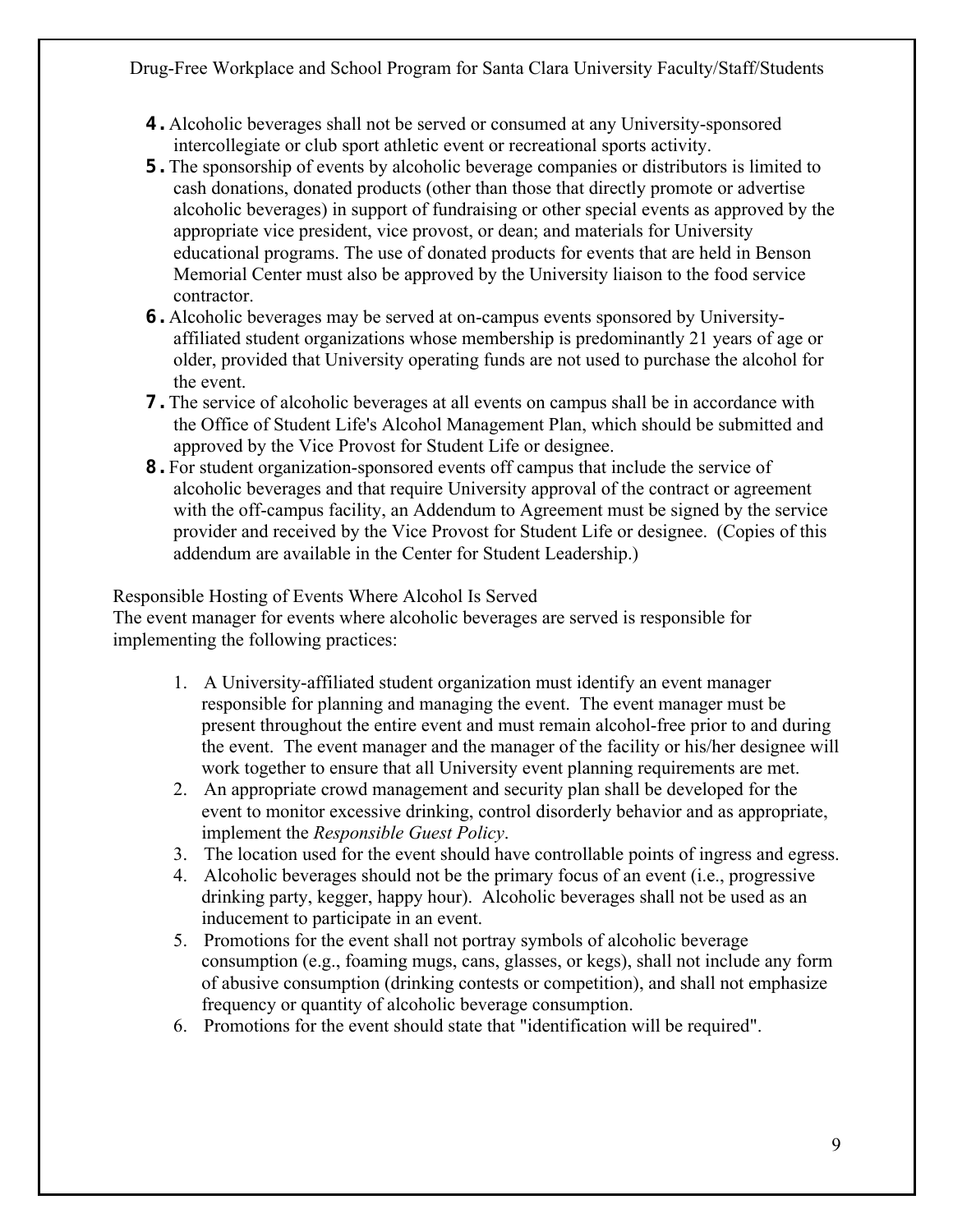# **B. Marijuana Policy**

On November 8, 2016, voters in California passed Proposition 64, thereby allowing persons who are 21 and older to possess, transport, and buy up to 28.5 grams of marijuana and use it for recreational purposes. The Bureau of Marijuana Control is the state agency responsible for regulating and licensing marijuana sales.

It continues to be illegal to smoke marijuana in public and at locations where tobacco use is outlawed, such as restaurants, and within 1000 feet of a school, daycare or youth center when children are present. It is also illegal for motorists to smoke marijuana while driving.

**Despite the change in state law regarding marijuana, Santa Clara University's policy remains unchanged: use and possession of marijuana on campus or in association with any university-sponsored or affiliated activity or program is prohibited.** The policy complies with the federal Drug-Free Schools and Communities Act. Under this federal law, as a condition of receiving federal funds, an institution of higher education such as Santa Clara University must certify that it has adopted and implemented a program to prevent the unlawful possession, use or distribution of illicit drugs and alcohol by students and employees on campus and as part of its activities and programs. At the federal level, this law includes any amount of marijuana.

California Proposition 215, passed in 1996, allows for the use of marijuana for medical purposes. Students who qualify under Proposition 215 to use marijuana for medical purposes are not permitted to possess, store, provide, or use the marijuana on university-owned or controlled property (including, but not limited to, residence halls, academic buildings, athletic facilities, and parking lots), or during a university sanctioned activity, regardless of the location.

Propositions 215 and 64 create a conflict between state and federal laws. When state and federal laws are in conflict, federal law takes precedence. If Santa Clara University does not comply with federal law and regulations on marijuana possession and use on campus and in university programs and activities, it risks losing federal funds for student financial aid, faculty research and other important programs and services. Thus, the Santa Clara University must continue to abide by federal laws and regulations and university policy barring the use and possession of any amount of marijuana on campus or in association with any university-sponsored or affiliated activity or program.

Students who fail to follow this policy are in violation of the Student Conduct Code and are subject to disciplinary action.

# **C. Health Risks**

# **1. Alcohol: Effects**

Alcohol consumption causes a number of marked changes in behavior. Even low doses significantly impair the judgment and coordination required to drive a car safely, increasing the likelihood that the driver will be involved in an accident. Low to moderate doses of alcohol also increase the incidence of a variety of aggressive acts, including spouse and child abuse.